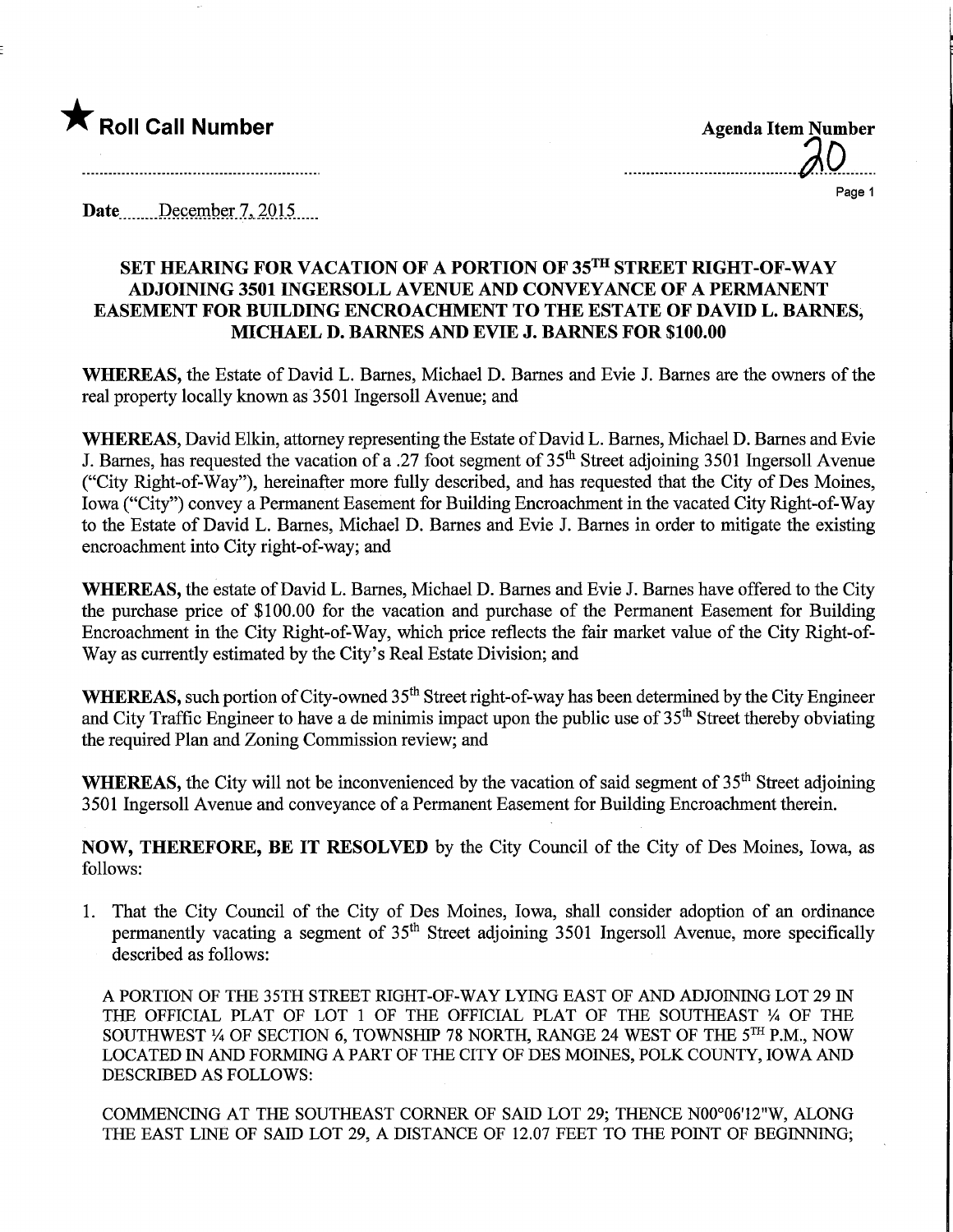

| <b>Agenda Item Number</b> |        |
|---------------------------|--------|
|                           | $-$ 20 |
|                           |        |

......

Page 2

Date.....December 7, 2015......

THENCE CONTDWING NOO°06'12"W, ALONG SAID EAST LINE, A DISTANCE OF 108.23 FEET TO THE NORTH LINE OF SAID LOT 29; THENCE S89°56'06"E, ALONG SAID NORTH LINE, A DISTANCE OF 0.27 FEET TO AN EXISTING BUILDING WALL; THENCE SOO°00'54"W, ALONG SAID BUILDING WALL, A DISTANCE OF 108.23 FEET; THENCE N89°47'21"W, A DISTANCE OF 0.05 FEET TO THE POINT OF BEGINNING, CONTAINING APPROXIMATELY 17.179 SQUARE FEET.

2. That, if the City Council of the City of Des Moines, Iowa, first decides to vacate the above described right-of-way, the City of Des Moines proposes to convey a Permanent Easement for Building Encroachment in the vacated right-of-way, all legally described as follows, to the estate of David L. Bames, Michael D. Bames and Evie J. Bames for \$100.00, subject to the requirements of the Offer to Purchase:

A PORTION OF THE VACATED 35TH STREET RIGHT-OF-WAY LYING EAST OF AND ADJOINING LOT 29 IN THE OFFICIAL PLAT OF LOT 1 OF THE OFFICIAL PLAT OF THE SOUTHEAST 1/4 OF THE SOUTHWEST 1/4 OF SECTION 6, TOWNSHIP 78 NORTH, RANGE 24 WEST OF THE 5TH P.M., NOW LOCATED IN AND FORMING A PART OF THE CITY OF DES MOINES, POLK COUNTY, IOWA AND DESCRIBED AS FOLLOWS:

COMMENCING AT THE SOUTHEAST CORNER OF SAID LOT 29; THENCE NOO°06'12"W, ALONG THE EAST LINE OF SAID LOT 29, A DISTANCE OF 12.07 FEET TO THE POINT OF BEGINNING; THENCE CONTINUNG NOO°06'12"W, ALONG SAID EAST LINE, A DISTANCE OF 108.23 FEET TO THE NORTH LINE OF SAID LOT 29; THENCE S89°56'06"E, ALONG SAID NORTH LINE, A DISTANCE OF 0.27 FEET TO AN EXISTING BUILDING WALL; THENCE SOO°00'54"W, ALONG SAID BUILDING WALL, A DISTANCE OF 108.23 FEET; THENCE N89°47'21"W, A DISTANCE OF 0.05 FEET TO THE POINT OF BEGINNING, CONTAINING APPROXIMATELY 17.179 SQUARE FEET.

3. That the meeting of the City Council of the City of Des Moines, Iowa, at which the adoption of said ordinance and the conveyance of such easement interests is to be considered shall be held on December 21, 2015, at 5:00 p.m., in the City Council Chamber, City Hall, 400 Robert D. Ray Drive, Des Moines, Iowa.

4. That the City Clerk is hereby authorized and directed to publish notice of said proposals in the form hereto attached, all in accordance with §362.3 of the Iowa Code.

5. Non-project related land sale proceeds are used to support general operating budget expenses: Org - EG064090.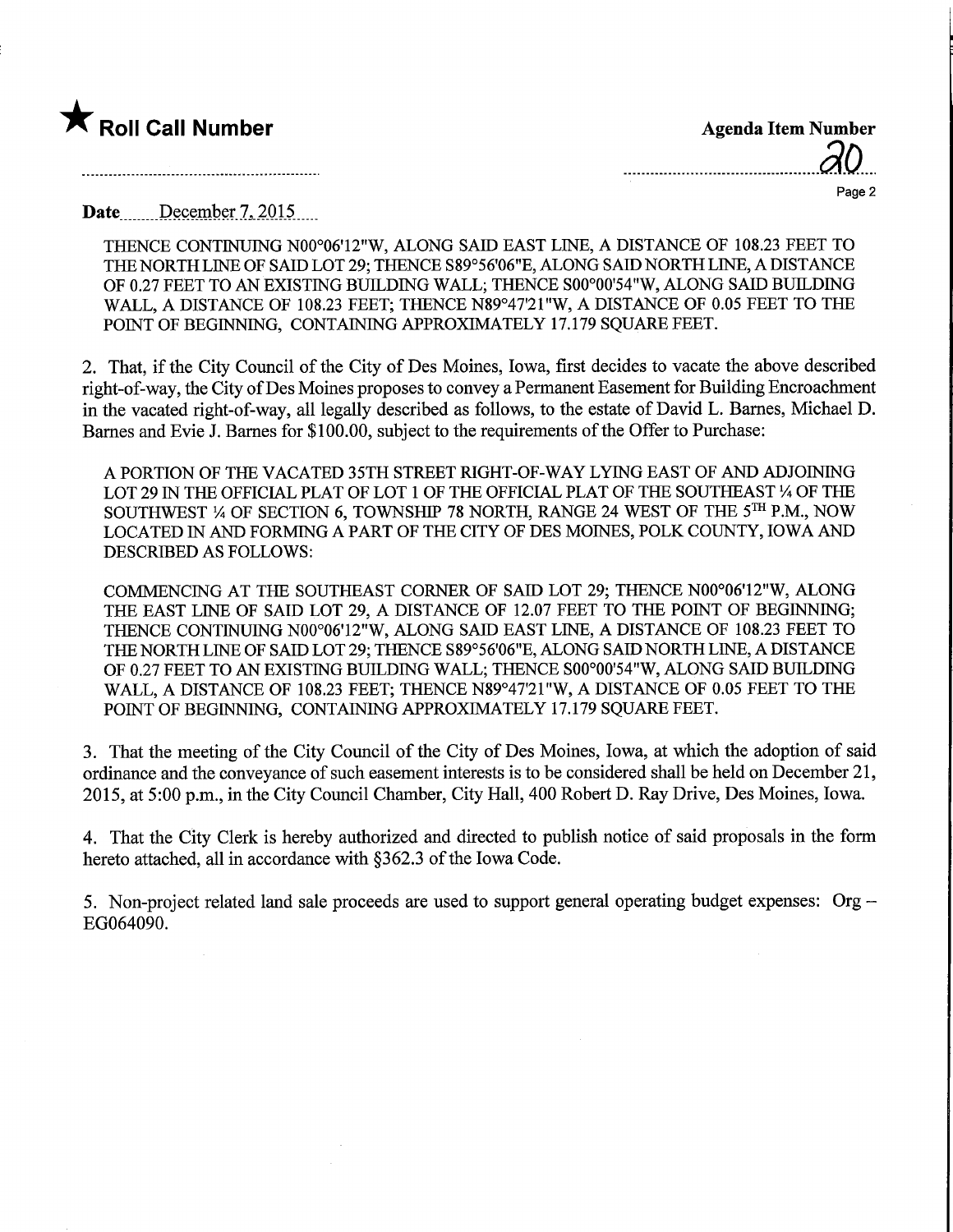

Date December 7, 2015

**Agenda Item Number** ...............................

Page 3

 $\sim$  to adopt.

**APPROVED AS TO FORM:** 

Lisa A. Wieland, Assistant City Attorney

**COUNCIL ACTION YEAS COWNIE COLEMAN GATTO** 

An

**GREY HENSLEY MAHAFFEY MOORE TOTAL** 

**NAYS** 

**PASS** 

**ABSENT** 

**MOTION CARRIED** 

**Mayor** 

**APPROVED** 

## **CERTIFICATE** I, Diane Rauh, City Clerk of said City hereby<br>certify that at a meeting of the City Council of said City of Des Moines, held on the above date, among other proceedings the above was adopted.

IN WITNESS WHEREOF, I have hereunto set my hand and affixed my seal the day and year first above written.

**City Clerk**